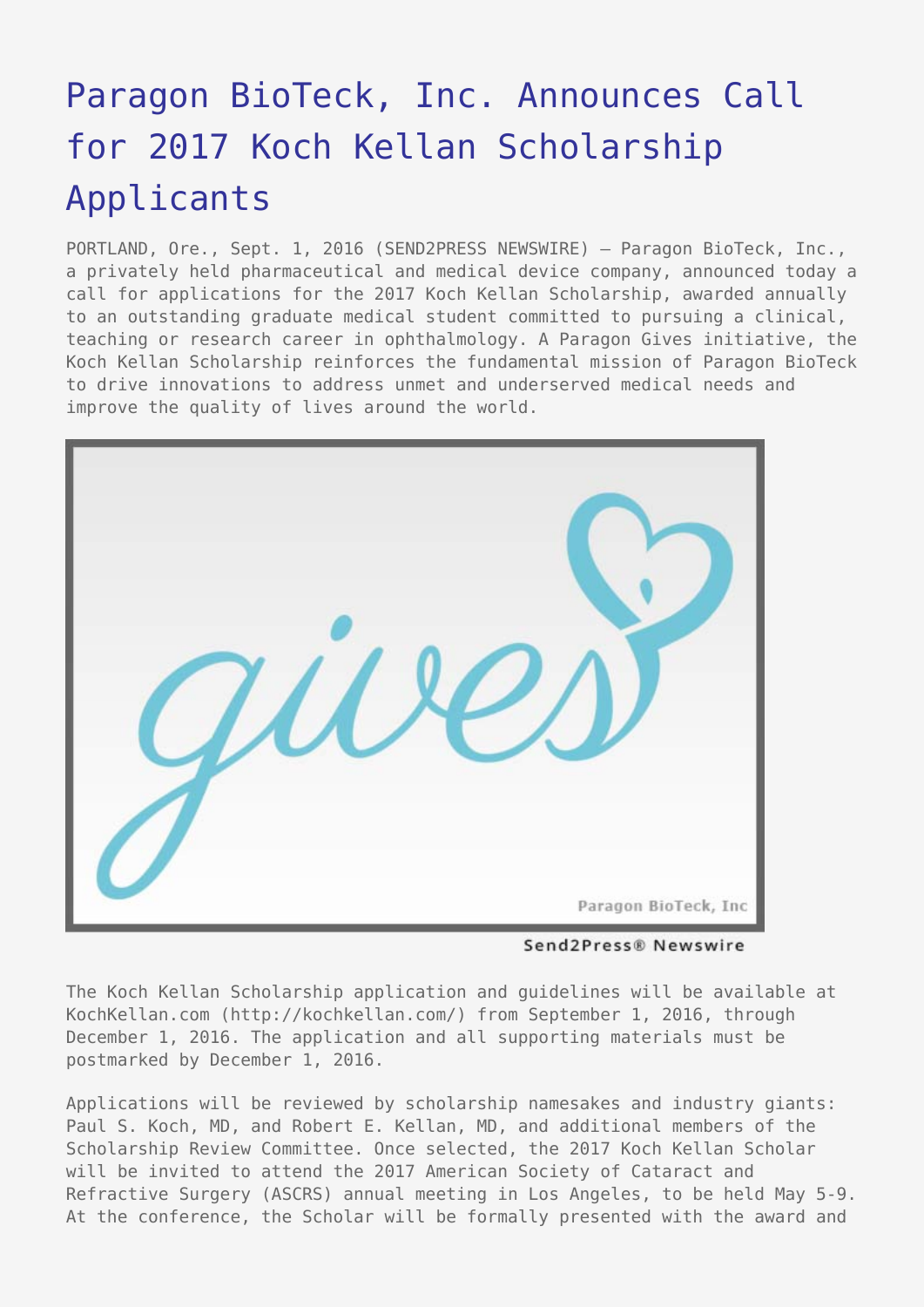given the opportunity to learn more about the ophthalmic industry.

"It is our honor and pleasure to mark the professional contributions of Doctors Koch and Kellan by continuing their long legacy of mentorship in our field," stated Patrick Witham, President & CEO of Paragon BioTeck. "Through the Koch Kellan Scholarship program, Paragon Gives cultivates a nextgeneration leader in ophthalmology. By recognizing the talents and commitments of a new ophthalmic innovator each year, we help build a stronger profession and further Paragon's mission to continually elevate the standard of eye care."

The [2016 Koch Kellan Scholarship was awarded to Hasenin Al-khersan,](https://www.send2press.com/newswire/hasenin-al-khersan-named-2016-koch-kellan-scholar-2016-0418-02.shtml) a thirdyear student at the University of Chicago Pritzker School of Medicine. As an adolescent, Mr. Al-khersan accompanied his grandmother to her glaucoma appointments, serving as a translator; later, he deepened his ophthalmic interests through cataract and glaucoma research and volunteering as the leader of Sight Savers, an organization that provides free glaucoma and vision screenings for the South Side Chicago community.

## **About Paragon Gives and the Koch Kellan Scholarship:**

Paragon Gives ( https://paragonbioteck.com/gives/ ), a Paragon BioTeck, Inc., initiative, supports a number of charities and organizations, including those within the biotechnology and health care arena. The initiative also works with individuals and organizations that have made a positive impact on our customers, vendors, investors and industry as a whole.

The Koch Kellan Scholarship affirms the commitment of Paragon BioTeck to elevating the standard of eye care through addressing unmet and underserved medical needs and improving the quality of lives around the world. It was first awarded to Captain Edward Woodward of the University of South Florida Morsani College of Medicine, whose compelling personal connection to the field made him the ideal inaugural recipient.